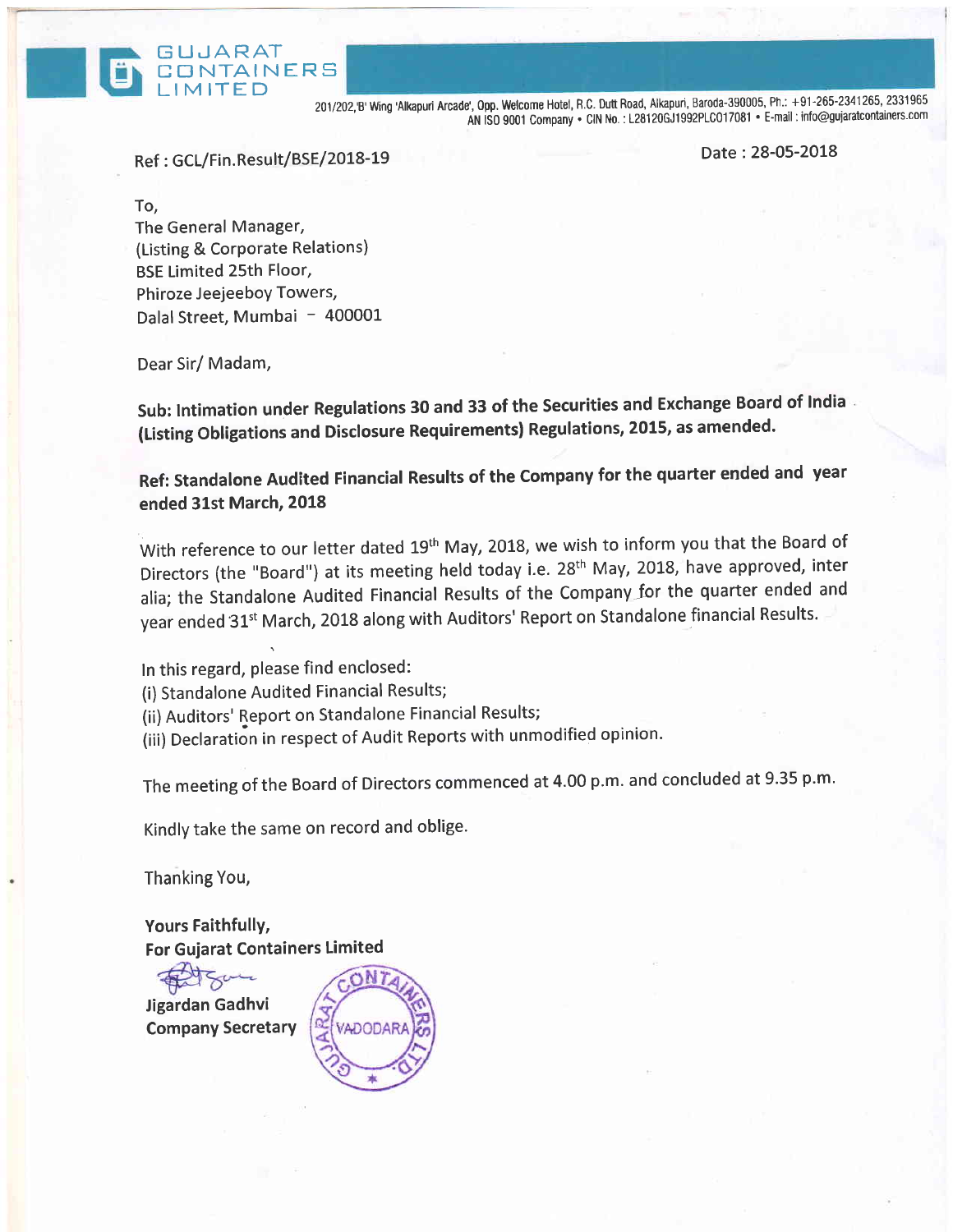### **GUJARAT CONTAINERS LIMITED**

CIN: L28120GJ1992PLC017081

Regd Office: 488, Baroda - Savli highway, Village - Tundav, Taluka - Savli, Dist, Baroda - Gujarat Ph. No. 2667-262084/26220; Website: www.gujaratcontainers.com

|                   | <b>PARTICULARS</b>                                                          | Statement of Audited Financial Results for the quarter and year ended 31st March, 2018<br><b>QUARTER ENDED</b> |                        |                                  | (Rs. In lacs)<br><b>YEAR ENDED</b> |                     |
|-------------------|-----------------------------------------------------------------------------|----------------------------------------------------------------------------------------------------------------|------------------------|----------------------------------|------------------------------------|---------------------|
|                   |                                                                             | 31st March.<br>2018                                                                                            | 31st December,<br>2017 | 31st March.<br>2017              | 31st March.<br>2018                | 31st March.<br>2017 |
|                   |                                                                             | <b>Audited</b>                                                                                                 | <b>Unaudited</b>       | <b>Audited</b>                   | <b>Audited</b>                     | <b>Audited</b>      |
|                   |                                                                             | $\overline{2}$                                                                                                 | 3                      | $\overline{4}$                   | $\overline{\mathcal{L}}$           | 6                   |
|                   |                                                                             | 2,135.30                                                                                                       | 1,669.06               | 1,385.68                         | 6,075.80                           | 4,750.79            |
| I                 | <b>Revenue from Operations</b>                                              | 0.90                                                                                                           | 4.64                   | 1.44                             | 5.54                               | 6.47                |
| $\mathbf{I}$      | Other Income                                                                |                                                                                                                |                        |                                  |                                    |                     |
| III               | <b>TOTAL REVENUE (I+II)</b>                                                 | 2,136.20                                                                                                       | 1,673.70               | 1,387.12                         | 6,081.34                           | 4,757.26            |
| IV                | <b>EXPENSES</b>                                                             |                                                                                                                |                        |                                  |                                    |                     |
|                   | Cost of raw materials consumed                                              | 1,639.79                                                                                                       | 1,213.92               | 1,034.07                         | 4,387.40                           | 2,750.23            |
|                   | Purchases of stock-in-trade                                                 |                                                                                                                |                        |                                  |                                    |                     |
|                   | Changes in inventories of finished                                          |                                                                                                                |                        | 31.20                            | (88.08)                            | 11.52               |
|                   | goods and work in progress                                                  | (91.89)                                                                                                        | 7.70                   | 125.49                           | 393.09                             | 350.12              |
|                   | Employee benefits expense                                                   | 138.36                                                                                                         | 134.32<br>60.30        | 62.97                            | 223.22                             | 238.11              |
|                   | Finance costs                                                               | 58.57                                                                                                          | 15.73                  | 10.46                            | 60.40                              | 62.27               |
|                   | Depreciation and amortisation expense                                       | 14.22                                                                                                          | 217.32                 | 115.84                           | 984.50                             | 1,227.11            |
|                   | Other expenses                                                              | 348.73                                                                                                         |                        |                                  |                                    |                     |
|                   | <b>TOTAL EXPENSES (IV)</b>                                                  | 2,107.78                                                                                                       | 1,649.29               | 1,380.03                         | 5,960.53                           | 4,639.36            |
| V                 | Profit Before Tax (III-IV)                                                  | 28.42                                                                                                          | 24.41                  | 7.09                             | 120.81                             | 117.90              |
|                   |                                                                             |                                                                                                                |                        |                                  |                                    |                     |
| <b>VI</b>         | <b>Tax Expenses</b>                                                         |                                                                                                                | Ш                      | $\sim$                           | 51.20                              | 31.61               |
|                   | (1) Current tax                                                             | 26.21                                                                                                          |                        |                                  |                                    |                     |
|                   | (2) (Excess) / Short provision for tax                                      |                                                                                                                |                        | 8.37                             |                                    |                     |
|                   | relating to prior years                                                     | (7.58)                                                                                                         |                        |                                  | (7.58)                             | 2.82                |
|                   | (3) Deferred tax                                                            |                                                                                                                |                        |                                  |                                    |                     |
| <b>VII</b>        | Profit for the year (V-VI)                                                  | 9.79                                                                                                           | 24.41                  | 15.46                            | 77.19                              | 83.47               |
| <b>VIII</b>       | Other Comprehensive Income:                                                 |                                                                                                                |                        |                                  |                                    |                     |
|                   | Items that will not be reclassified to<br>Statement of Profit or Loss       | $-16.34$                                                                                                       |                        | 0<br>$\overline{0}$              | $-16.34$                           |                     |
|                   | Income Tax relating to items that will                                      | 4.5                                                                                                            |                        | 0<br>$\sigma$                    | 4.5                                |                     |
|                   | not be reclassfied to profit                                                |                                                                                                                | $\overline{0}$         | $\overline{0}$<br>$\overline{0}$ |                                    | $\mathbf{0}$        |
|                   | and loss                                                                    |                                                                                                                |                        |                                  |                                    |                     |
|                   | <b>Total Other Comprehensive Income</b>                                     | $-11.84$                                                                                                       |                        | $\overline{0}$                   | $-11.84$<br>$\Omega$               |                     |
|                   | Total Comprehensive Income for the y                                        | (2.05)                                                                                                         | 24.41                  | 15.46                            | 65.35                              | 83.47               |
| IX<br>$\mathbf X$ | Paid up Equity Capital (Rs. 10 each)                                        | 0.565                                                                                                          | 0.565                  | 0.565                            | 0.565                              | 0.56                |
|                   |                                                                             |                                                                                                                |                        |                                  |                                    |                     |
|                   | Earnings per equity share (Face value<br>of Rs. 10 each) (not annulised for |                                                                                                                |                        |                                  |                                    |                     |
|                   | Quarters/year ended)                                                        | (0.28)                                                                                                         | 0.02                   | ONT                              | 0.01                               | 0.01                |
| XI                | Basic & Diluted (in Rs.)                                                    | (0.28)                                                                                                         | 0.02                   |                                  | 0.01                               | 0.01                |
|                   |                                                                             |                                                                                                                |                        |                                  |                                    |                     |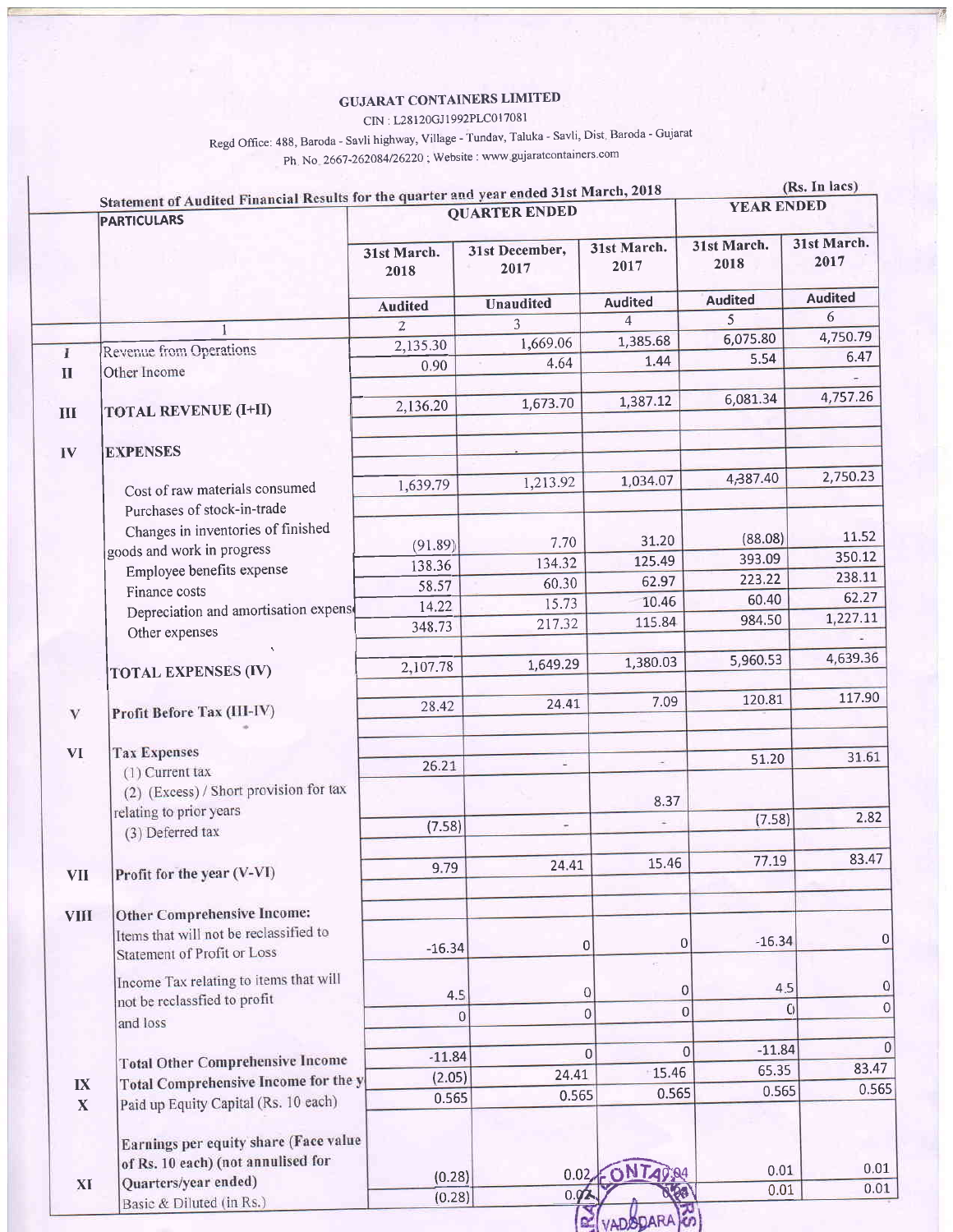| (15.27)                        | (18.57)                                 | changes in gratuity exps & reclasification<br>of actuarial gain/lossto Other<br>comprehensive income  |                                                                                                               |
|--------------------------------|-----------------------------------------|-------------------------------------------------------------------------------------------------------|---------------------------------------------------------------------------------------------------------------|
| 961.83                         | 1,044.31                                | Net worth as reported under Indian<br>GAAP                                                            |                                                                                                               |
| 1st April, 2016                | 31st March, 2017                        |                                                                                                       |                                                                                                               |
|                                | 2s                                      |                                                                                                       | S. N.                                                                                                         |
|                                | Net Worth Reconciliation (Rs. in        | Particulars                                                                                           |                                                                                                               |
|                                |                                         | Statement of reconciliation of net worth reported under Indian GAAP and as per Ind AS is given below: |                                                                                                               |
| 73.95                          | 6.93                                    | Net Profit after tax (before OCI) as per<br>Ind AS                                                    |                                                                                                               |
| (1.49)                         | (6t)                                    | account of remeasurement as per IND AS<br>changes in deffered tax asset/liabilities in                | N                                                                                                             |
| (7.04)                         | (7.04)                                  | of actuarial gain/lossto Other<br>changes in gratuity exps & reclasification<br>comprehensive income  |                                                                                                               |
| 82.48                          | 15.46                                   | Net Profit after tax as per previous<br>GAAP                                                          |                                                                                                               |
| Year Ended 31st<br>March, 2017 | 31st March, 2017<br>Quarter Ended       |                                                                                                       | S.N.                                                                                                          |
|                                | Net Profit Reconciliation (Rs. in Lacs) | Particulars                                                                                           |                                                                                                               |
| GAAP (IGAAP)-                  |                                         |                                                                                                       | Statement of reconciliation of net profit after tax (PAT) under Ind AS and PAT reported under previous Indian |

|                      |                                                                                        |                                                                                                      |                                                   | S.N.                                                                            |
|----------------------|----------------------------------------------------------------------------------------|------------------------------------------------------------------------------------------------------|---------------------------------------------------|---------------------------------------------------------------------------------|
| Equity as per Ind AS | account of remeasurement as per IND AS<br>changes in deffered tax asset/liabilities in | of actuarial gain/lossto Other<br>comprehensive income<br>changes in gratuity exps & reclasification | <b>GAAP</b><br>Net worth as reported under Indian | Particulars                                                                     |
| 951.37               | (74.37)                                                                                | (18.57)                                                                                              | 1,044.31                                          | 31st March, 2017   1st April, 2016<br>Net Worth Reconciliation (Rs. in<br>Lacs) |
| 877.53               | (69.03)                                                                                | (15.27)                                                                                              | 961.83                                            |                                                                                 |

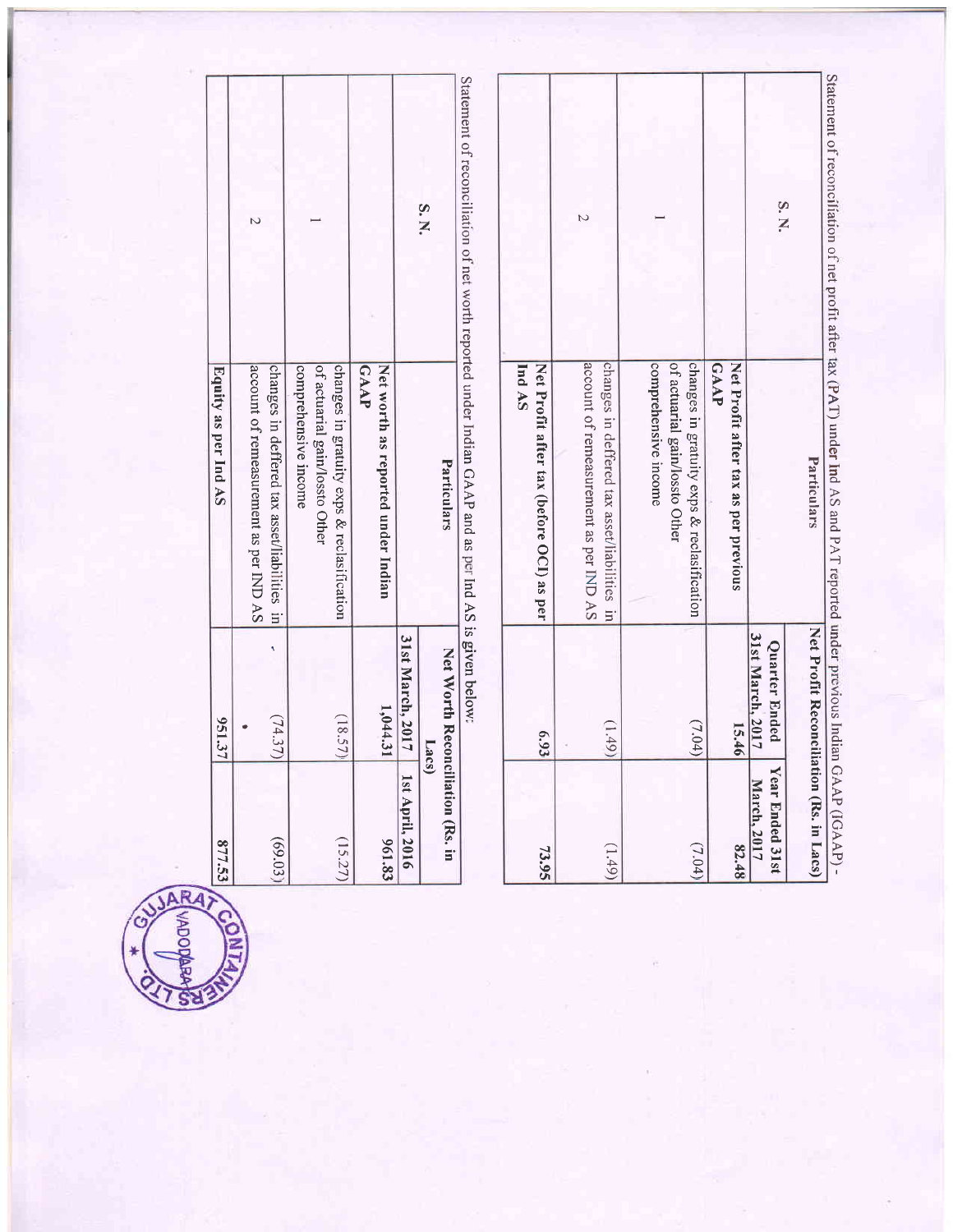# $\sqrt{\frac{N^2}{1}}$

- The above results were reviewed by the Audit Committee and approved by the Board of Directors at their meeting held on 28th May, 2018.
- As per requirements of regulation 33 of the Securities and Exchange Board of India, the Company is required to publish financial results. The 2 financial results are available for perusal on the Companv's website www.guiaratcontainers.com as well as on the stock exchanges' websites Results for the quarter and the year ended March 31, 2018 are in compliance with Indian Accounting Standard (Ind AS) notified by the Ministry of  $\overline{3}$ Corporate Affairs. The results for the year ended and quarter ended March 31, 2017 have been restated as per Ind AS and are comparable on like
- First time of adoption of IND AS: The company has adopted Indian Accounting Standard ("Ind AS") from April 0l,20l7,The transition was  $\overline{4}$ carried out from Accounting Standard as prescribed under Section 133 of the Act read with Rule 7 of the Companies Accounting Standard Rules, 2014, which was the previous GAAP. The date of transition would be April 1,2016. Financial results for all the period presented have been prepared in accordance with Ind AS.
- 5 Post the applicability of Goods & Service Tax (GST) with effect from 1st July 2017, revenue from operations are disclosed net of GST, whereas Excise Duty formed part of the other expense in previous periods. Accordingly, the revenue from the operation and other expenses for the quarter and halfyear ended 30th September 2017 are not comparable with those presented in the previous results.
- Provisions for Taxes, Deferred tax implications, restatement. if any, are made at the end of the financial year 6
- Figwes for the corresponding previous periods have been regrouped/rearranged, wherever necessary, to conform to the current period. 7
- The figures of the last quarter ended March 31, 2018 are the balancing figures between audited figures in respect of the full financial year and the published year-to-date figures upto the third quarter of the respective financial year. 8

#### For and on behalf of the Board of Directors of Gujarat Containers Limited



Date : 28-05-2018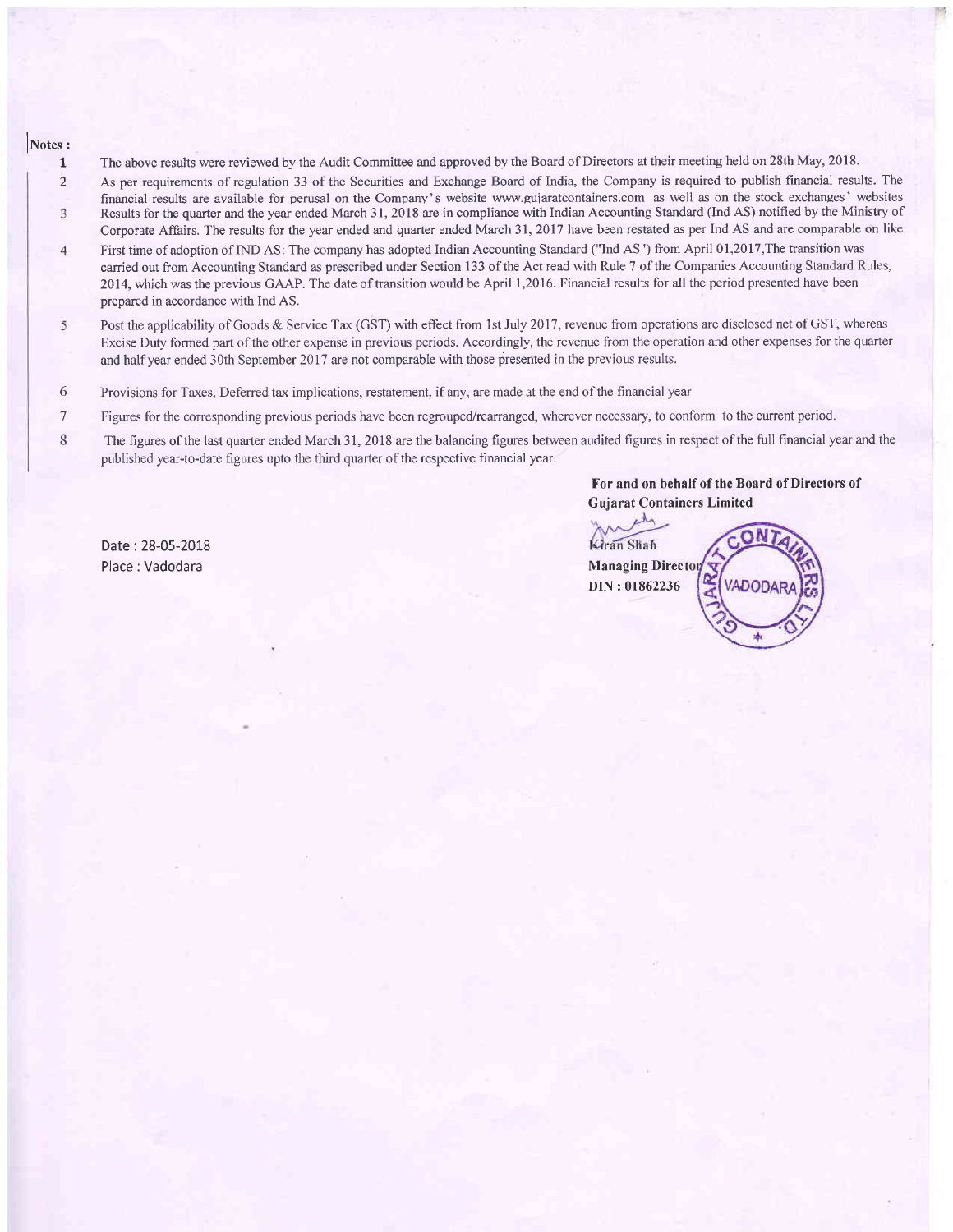### GUJARAT CONTAINERS LIMITED

CIN : L28l20GJl992PLC01708l

Regd Office: 488, Baroda - Savli highrvay, Village - Tundav, Taluka - Savli, Dist. Baroda - Gujarat

Ph. No. 2667-262084/26220; Website: www.gujaratcontainers.com

## Audited Statement of Assets and Liabilities as at 31st March, 2018

|                                                                    | (Rs. in <b>L</b> acs)<br>AS AT 31ST<br><b>AS AT 31ST</b> |                    |  |
|--------------------------------------------------------------------|----------------------------------------------------------|--------------------|--|
| <b>PARTICULARS</b>                                                 | <b>MARCH, 2018</b>                                       | <b>MARCH, 2017</b> |  |
|                                                                    | Audited                                                  | Audited            |  |
| <b>ASSETS</b>                                                      |                                                          |                    |  |
|                                                                    |                                                          |                    |  |
| <b>Non - Current Assets</b>                                        |                                                          |                    |  |
| (a) Property, Plant and Equipments                                 | 509.42                                                   | 643.36             |  |
| (b) Capital work-in-progress                                       | 88.44                                                    |                    |  |
| (c) Financial Assets                                               | 120.41                                                   | 98.11              |  |
| (i) Other Financial Assets                                         |                                                          |                    |  |
| (d) Non - Current Tax Assets (net)<br>(e) Other Non-Current Assets | 221.40                                                   | 112.28             |  |
|                                                                    |                                                          |                    |  |
| <b>Total Non - Current Assets</b>                                  | 939.67                                                   | 853.75             |  |
| <b>Current Assets</b>                                              |                                                          |                    |  |
| (a) Inventories                                                    | 943.92                                                   | 753.03             |  |
| (b) Financial Assets                                               |                                                          |                    |  |
| Investments<br>(i)                                                 |                                                          |                    |  |
| (ii) Trade Receivables                                             | 1,473.18                                                 | 1,385.81           |  |
| (iii) Cash and Cash Equivalents                                    | 0.80                                                     | 0.52               |  |
| (iv) Bank Balances other than (iii) above                          |                                                          |                    |  |
| (v) Other Financial Assets                                         | 27.75                                                    | 21.93              |  |
| (c) Other Current Assets                                           | 8.16                                                     | 23.59              |  |
| <b>Total Current Assets</b>                                        | 2,453.81                                                 | 2,184.88           |  |
| <b>TOTAL ASSETS</b>                                                | 3,393.48                                                 | 3,038.63           |  |
| <b>EQUITY AND LIABILITIES</b>                                      |                                                          |                    |  |
|                                                                    |                                                          |                    |  |
| <b>EQUITY</b>                                                      |                                                          |                    |  |
| (a) Equity Share Capital                                           | 593.00                                                   | 593.00             |  |
| (b) Other Equity                                                   | 437.90                                                   | 358.47             |  |
| <b>TOTAL EQUITY</b>                                                | 1,030.90                                                 | 951.47             |  |
| <b>LIABILITIES</b>                                                 |                                                          |                    |  |
| <b>Non - Current Liabilities</b>                                   |                                                          |                    |  |
| (a) Financial Liabilities                                          |                                                          |                    |  |
| (i) Borrowings                                                     | 185.40                                                   | 82.94              |  |
| (b) Provisions                                                     | 14.97                                                    | 8.21               |  |
| (c) Deferred Tax Liabilities (Net)                                 | 43.68                                                    | 55.76              |  |
| <b>Total Non - Current Liabilities</b>                             | 244.05                                                   | 146.91             |  |
| <b>Current Liabilities</b>                                         |                                                          |                    |  |
| (a) Financial Liabilities                                          |                                                          |                    |  |
| (i) Borrowings                                                     | 1,587.37                                                 | 1,528.42           |  |
| (ii) Trade Payables                                                | 351.89                                                   | 263.74             |  |
| (ii) Other Financial Liabilities                                   | 50.12                                                    | 75.71              |  |
| (b) Provisions                                                     | 63.40                                                    | 49.46              |  |
| (c) Other Current Liabilities                                      | 65.75                                                    | 22.92              |  |
| <b>Total Current Liabilities</b>                                   | 2,118.53                                                 | 1,940.25           |  |

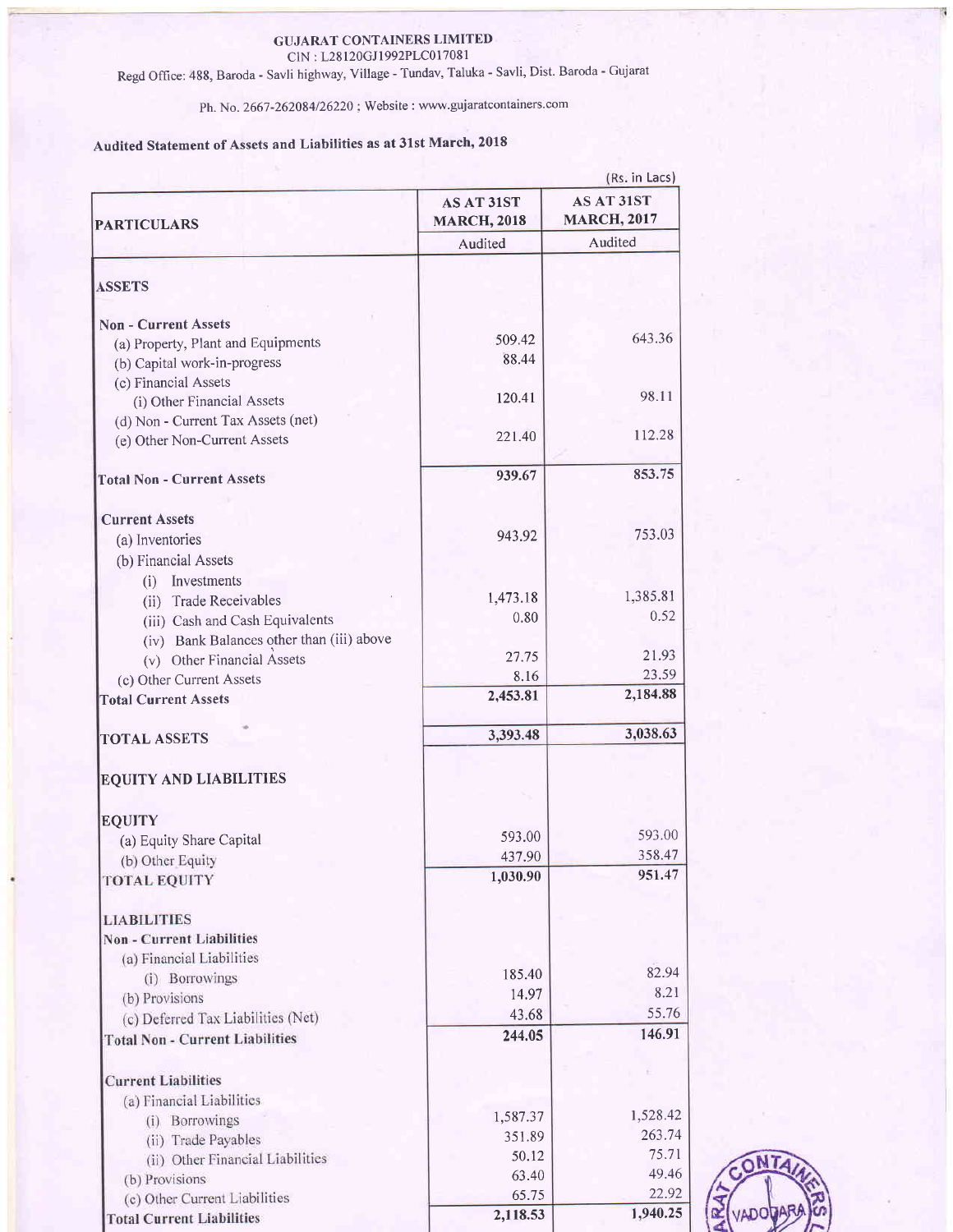### Shah & Bhandari Chartered Accountants



**Manish Shah** B.Com., F.C.A.

B.Com., F.C.A. DISA(ICAI)

Yogesh Bhandari **i Zarna Patel : Nishadh Dave**<br>B.Com., E.C.A. DISA(ICAI) : B.Com., E.C.A. : B.Com., A.C.A.

38/101 Gautam Nagar, Race course, Vadodara - 390 <sup>007</sup> Telefax: +91 265 2359398,2339727 Email: shahbhandari@gmail.com



 $\ddot{\phantom{1}}$ 

Auditor's report on Standalone Quarterly and year to Date Financial Result of Gujarat Containers Limited Pursuant to the regulation 33 of the SEBI (Listing Obligation and Disclosure Requirements ) Regulations, 2015

### To The Board of Directors Gujarat Containers Ltd.

We have audited the accompanying Statement of Standalone Financial Results of Gujarat Containers Ltd. ("the Company") for the year ended  $31<sup>st</sup>$  March 2018 (hereinafter referred to as "the Statement"), being submitted by the Company pursuant to the requirement of Regulation 33 of the SEBI(Listing Obligations and Disclosure Requirements) Regulations, 2015 as modified by Circular No. CIR/CFD/FAC/62/20I6 dated July 5, 2076. The standalone quarterly financial results are the derived figures between the audited figures in respect of the year ended March 3L,2Ot8 and the published year to date figures upto December 31,2017, being the date of the end of the third quarter of the current financial year, which were subject to limited review by us.

This Statement is the responsibility of the Company's Management and has been approved by the Board of Directors of the company and has been prepared in accordance with Indian Accounting Standards ("lnd AS") prescribed under section 133 of the Companies Act,2013 read with relevant rules issued thereunder and other accounting principle generally accepted in india. Our responsibility is to express an opinion on the statement based on our audit of such financial statements.

We conducted our audit in accordance with the standards on Auditing issued by the Institute of Chartered Accountants of india. Those standard require that we comply with ethical requirement and plan and perform the audit to obtain reasonable assurance about whether the statements is free from material misstatement. An audit includes examining, on test basis, evidence supporting the amounts disclosed as financial results. An audit also includes assessing the accounting principles used and the significant estimates made by the Management. We believe that our audit provides a reasonable basis for our opinion.

In our opinion and to the best of our information and according to the explanation given to us these standalone quarterly and year to date financial results:

i. Are presented in accordance with the requirement of regulation 33 of the SEBI (Listing Obligation and Disclosure Requirements) Regulations, 2OL5 read with SEBi Circular CIR/CFD/FAC/62/2016 dated July 5, 2016;  $\sqrt{\frac{200 \times 0.00000}{n}}$ 

 $M$ 700011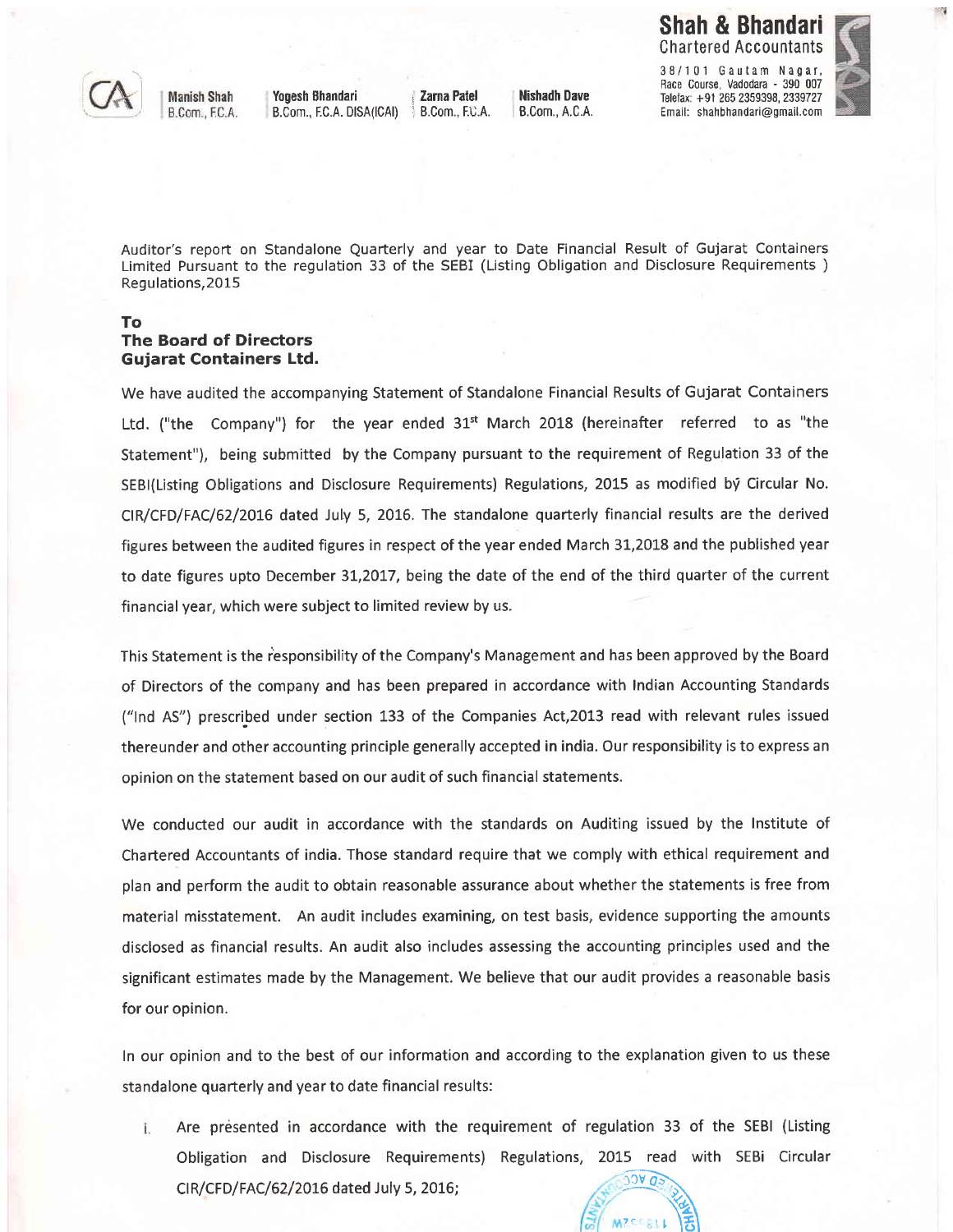ii. Gives a true and fair view, in conformity with the aforesaid Indian Accounting Standards and other accounting principles generally accepted in india, of the net profit, other comprehensive income and other financial information for the year ended 31<sup>st</sup> march, 2018

 $\sim$ 

The previously issued audited financial results of the company for the quarter and the year ended March 31, 2017 prepared in accordance with Companies (Accounting Standards) Rules, 2006 were audited by another firm of Chartered Accountants whose report for the quarter and year ended on March3L,2017 expressed an unmodified opinion on those standalone financial results, which have been adjusted for the difference in the accounting principles adopted by the company to the Ind As, which have been audited by us.

For SHAH & BHANDARI Chartered Accountants **FRN: 118852W** 

Yogesh Bhandari Partner M.No.:045255



May 28th, 2018 at vadodara